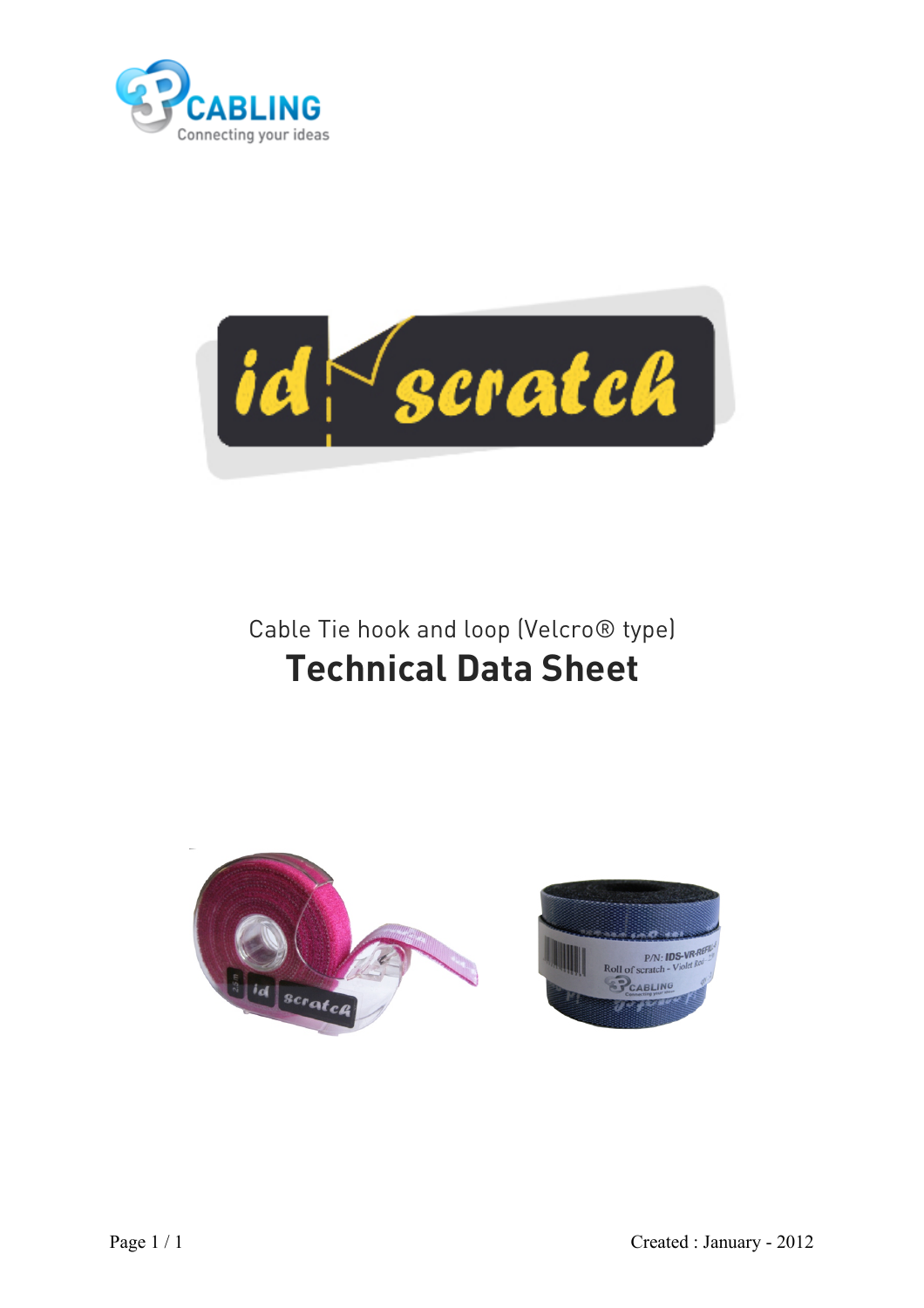

## Product summary :

Id-scratch is a smart scratch tape of Hook and Loop, two strips stuck back to back, and pre cut each 3 cm for easy use (cut it with your hand, without tool). Id-scratch is available in different colors, and useful in many of working situation or the everyday life.

## Technical Data Sheet :

| Concept:                      | One face: Hook                                    |  |  |
|-------------------------------|---------------------------------------------------|--|--|
|                               | Other face: Loop                                  |  |  |
| Material of the Loop face     | Polyamide, weaved                                 |  |  |
| Material of the Hook face     | Polyamide, molded                                 |  |  |
| Material of the dispenser box | PS (Polystyrene)                                  |  |  |
| Temperature for exploitation  | $10^{\circ}$ C - 60 $^{\circ}$ C                  |  |  |
| Fire test                     | <b>UL 94 HB</b>                                   |  |  |
| Length of tape                | Pre cut each 30 mm (easy to cut without any tool) |  |  |
| Wide                          | $20 \text{ mm}$                                   |  |  |
| Thickness                     | $1.3 \text{ mm}$                                  |  |  |
| Diameter of one roll          | 70 mm                                             |  |  |
| Length of one roll            | 2.5 <sub>m</sub>                                  |  |  |
| Packaging                     | Dispenser, 2.5 m, carton of 112 pcs               |  |  |
|                               | REFFIL, 2 rolls of 2.5m, carton of 90 pcs         |  |  |
| Colour of the tape            | Dark Black, Violet Red, Fluo Orange, Dark Green   |  |  |
| Marking of the tape           | <br>id-scratch"                                   |  |  |
|                               |                                                   |  |  |
| Weight                        | Dispenser box: 56 grs                             |  |  |
|                               | Refill (2 x 2,5m) : 64 grs                        |  |  |
|                               | Strip: $12$ grs / m                               |  |  |
| Cycle life                    |                                                   |  |  |
| Traction résistance           | Simple strip: 10 kgrs                             |  |  |
|                               | Double strip (one strip on and other one) : 60    |  |  |
|                               | kgrs                                              |  |  |